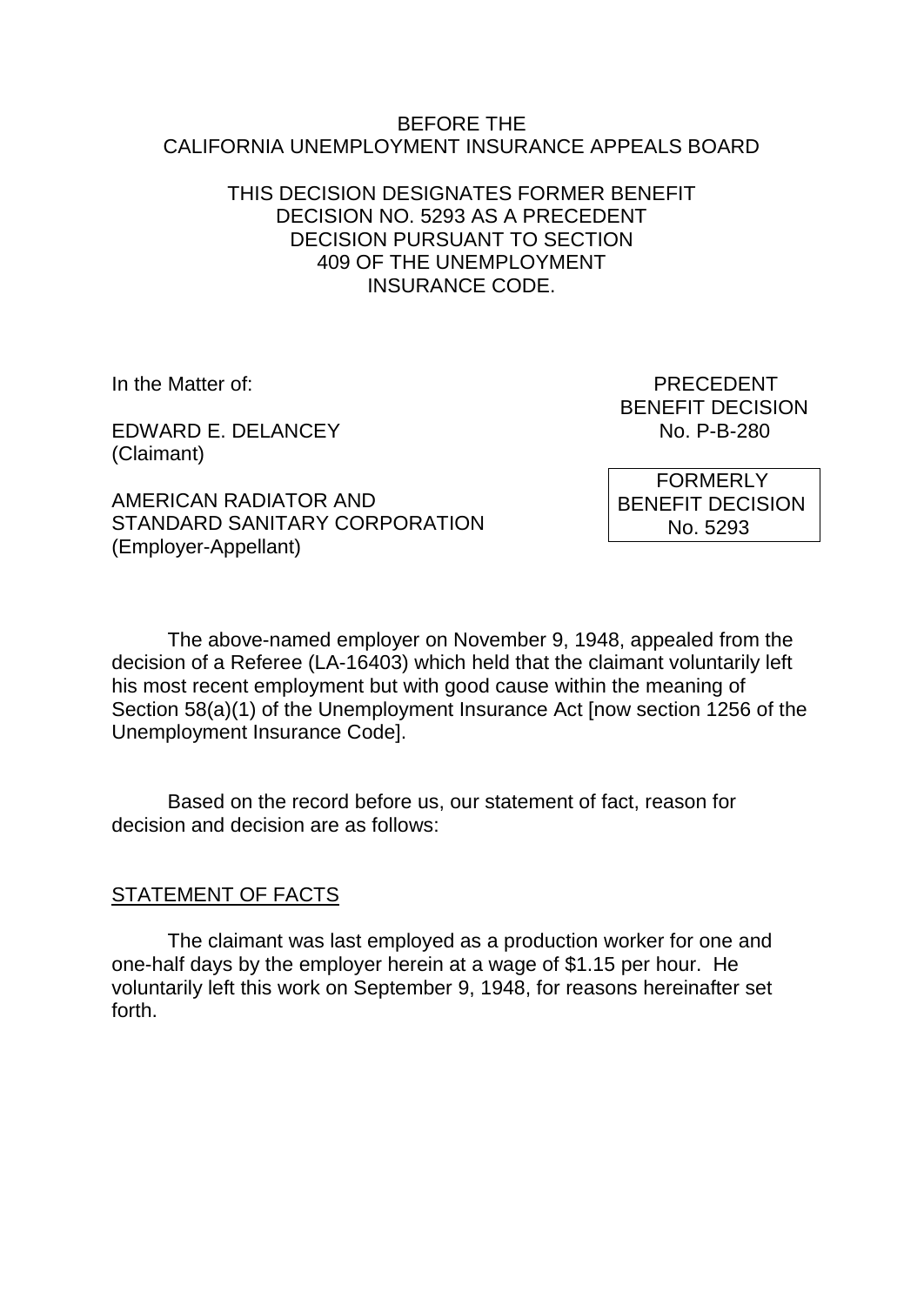P-B-280

On September 20, 1948, the claimant reopened a previously filed claim for benefits in the Torrance office of the Department of Employment. Thereafter, on October 2, 1948, the Department issued a determination which held that the claimant voluntarily left his most recent work but with good cause within the meaning of Section 58(a)(1) of the Act [now section 1256 of the code]. The employer appealed and a Referee affirmed the determination.

When the claimant was first hired by the employer herein he was under the impression that he was to work as a kiln placer on a rotating shift alternating on a monthly basis between swing, graveyard and daytime hours. Through a misunderstanding the employer assumed that the claimant was accepting the identical position at the same rate of pay but on a straight day shift. After working one and one-half days the claimant learned he was assigned to the regular daytime shift whereupon he resigned. He did so for the reason that he wanted to supplement the offered rate of pay with "extra money" from additional daytime employment while working nights on the rotating shift until he had "worked up to a raise" with the employer.

# REASON FOR DECISION

In the instant case we do not agree with the Referee that the claimant herein has established that he had good cause for leaving his last employment.

The single objection which the claimant voices as to the position is that the hours interfered with his desire to increase his salary from "extra" work which he might obtain during the day. That objection, on the facts before us, falls short of establishing any real and compelling causation for his action in terminating his work. Certainly the claimant's desire for additional income is understandable but it does not, in our opinion, justify a finding of good cause for leaving his employment. Accordingly, we hold that the claimant is disqualified for benefits under section 58(a)(1) of the Act [now section 1256 of the code] for the maximum period provided in Section 58(b) of the statute [now section 1260 of the code].